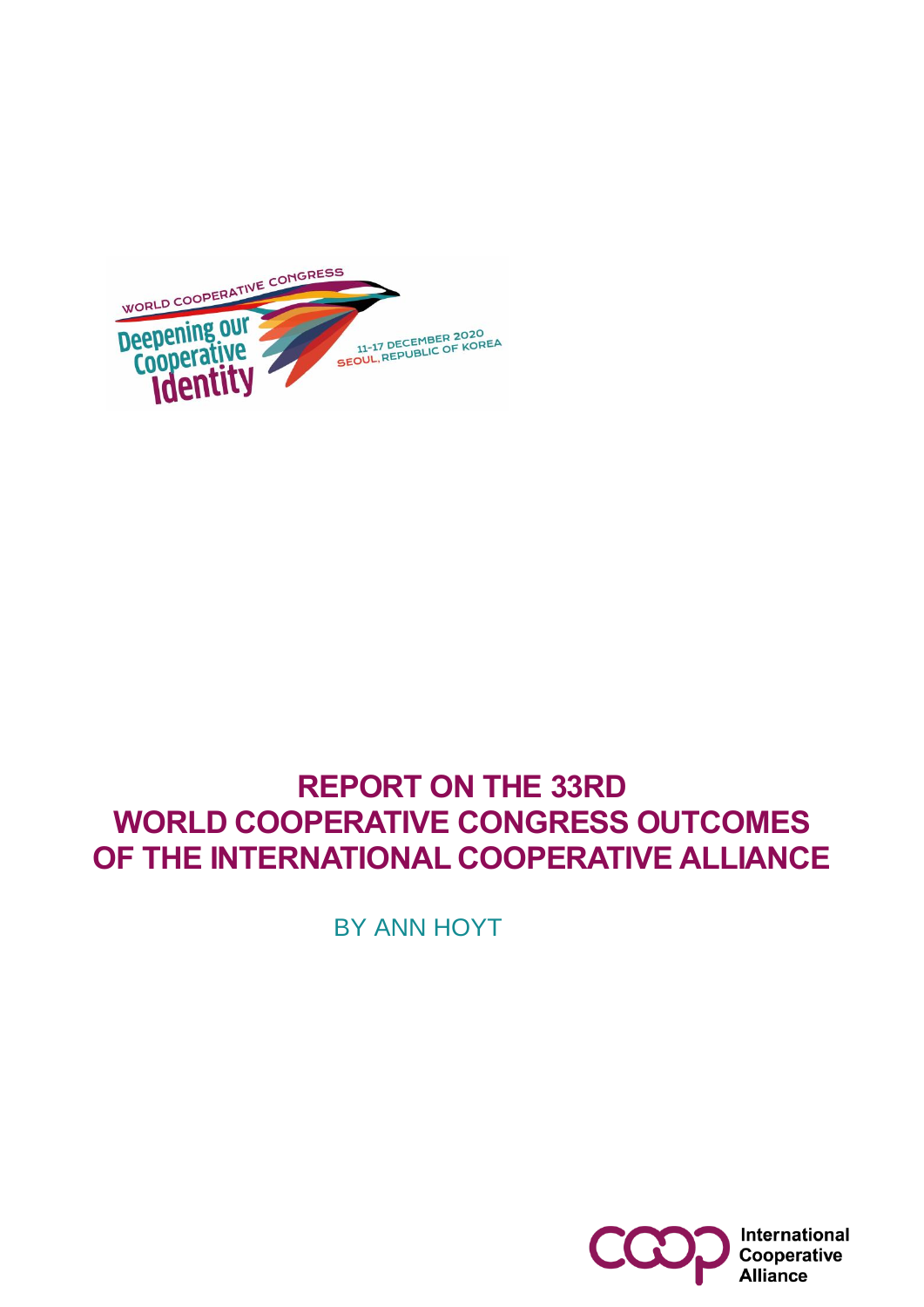Over 1600 cooperators (1000 in-person and 600 online) participated in the 33rd World Cooperative Congress of the International Cooperative Alliance (ICA) in December of 2021. The Congress was held in Seoul, South Korea in cooperation with the Metropolitan Government of the City of Seoul and the ICA members in Korea. It provided an opportunity for participants to reflect on the common identity of cooperative businesses as articulated in the internationally accepted Statement of Cooperative Identity. The Statement defines the unique nature of cooperatives and articulates the values and principles that are the foundation of the cooperative movement. Goals of the Congress were to explore the extent to which cooperatives meet the expectations described in the Statement, and to consider the continuing relevance of the Statement given current global crises.

Presentations addressed a wide variety of topics to illustrate how cooperatives in different countries and different sectors demonstrate their cooperative identity. Day in and day out cooperatives provide their members and their communities goods, services, and employment opportunities that are designed to improve their lives. Congress presenters described housing co-ops working to convert to clean energy, food and agriculture co-ops building ethical value chains, healthcare co-ops addressing the challenges of the Covid pandemic, and many more. It soon became clear that the definition, values and principles articulated in the *Statement of Our Cooperative Identity* are alive and thriving throughout the world.<sup>1</sup>

Under the Congress theme, "Deepening our Cooperative Identity" over 200 experts described how their cooperatives are meeting the expectations of the cooperative identity, identified challenges they face as cooperatives and identified ways cooperatives can meet those challenges. The discussions were centered around four sub-themes related to examining, strengthening, committing to, and living the cooperative identity. This remarkable discussion was informed by a document produced by the International Cooperative Alliance in 2021, "Examining Our Cooperative Identity." That paper follows an earlier document, "Guidance Notes to the Cooperative Principles" published in 2015.

# Examining our Cooperative Identity

To explore how cooperatives bring their values and principles to life, presenters considered their advertising, governance, education, heritage and partnerships with governments. In terms of the cooperative values of democracy, equality, equity and solidarity, speakers provided examples of specific practices that met all the values in addition to the first, second and seventh principles. However, it was noted that cooperative governance is not always as inclusive, diverse, or equitable as it could be, particularly for women, youth, people of color and marginalized communities. The absence of inclusive governance negatively impacts both the social and business dimensions of cooperatives.

Presenters in another session assessed the value of the cooperative brand and marque and described its use to communicate the unique nature of the cooperative business model, and to develop trust in cooperatives. Worldwide use of the COOP Marque was encouraged to communicate the values and principles of the global cooperative movement.

<sup>&</sup>lt;sup>1</sup> A complete record of the proceedings of the Congress can be found at [https://icaworldcoopcongress.coop/stories/.](https://icaworldcoopcongress.coop/stories/)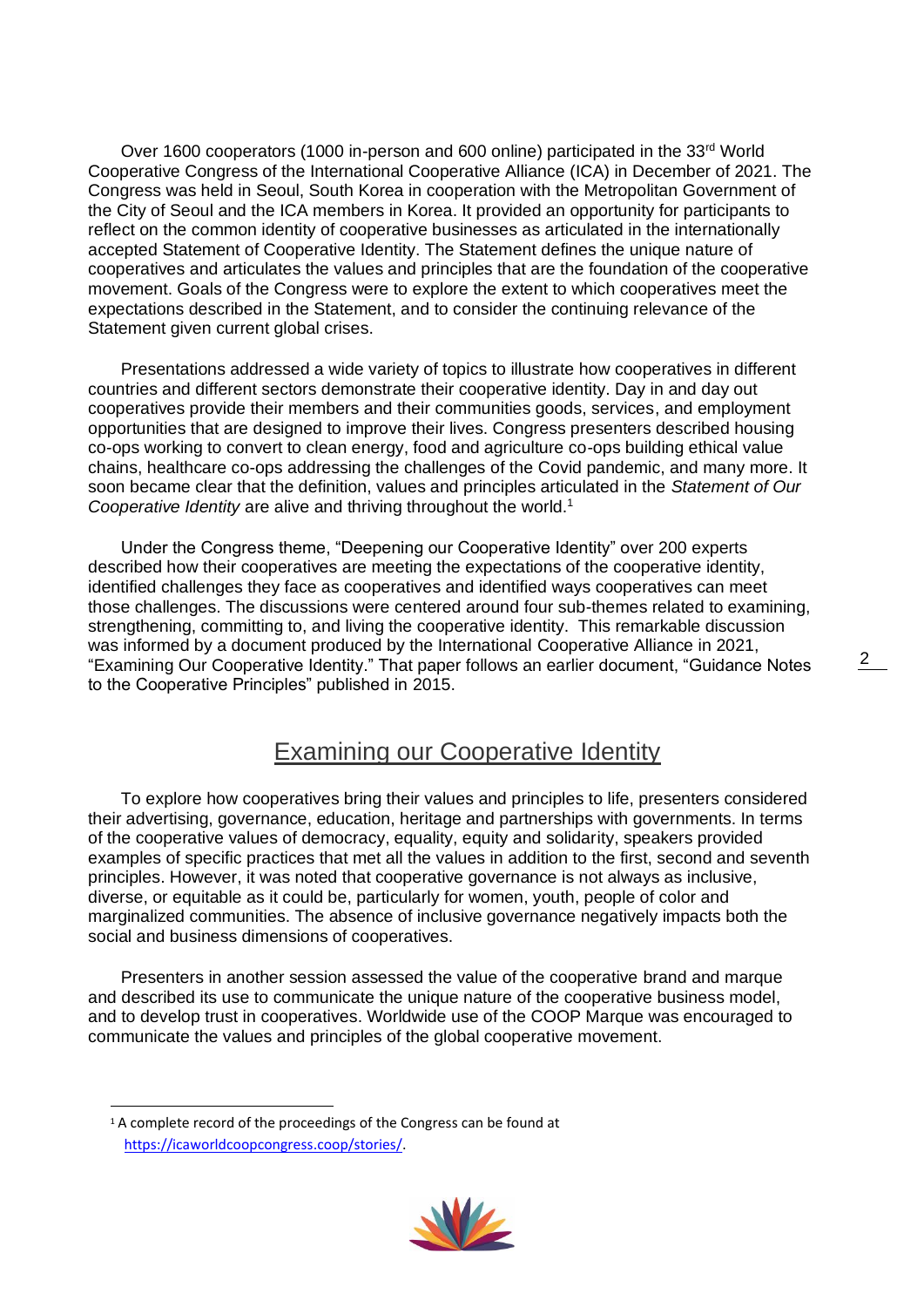Cooperative leaders stressed the importance of education for members, directors, staff, and particularly the general public. They described a wide variety of educational programs that provide the necessary competence, knowledge, and skills needed to effectively manage and govern cooperatives. Even so, they agreed that "cooperatives are missing from the general [public] discourse" and emphasized the importance of working closely with educational institutions and governments to provide programming, financial resources, and opportunities to develop and support cooperatives. This is especially important when it comes to preserving the cultural heritage of local cooperatives and their communities.

# Strengthening our Cooperative Identity

While outstanding examples throughout the Congress showed time and again the resilience of the cooperative model and the strength of our cooperative identity, much can still be done to strengthen the model. Five presenters discussed the opportunities cooperatives have to take advantage of the Digital Age, support ethical value chains, encourage entrepreneurial innovation and networks, and meet future capital needs. They stressed the importance of identifying not only the needs of current members, but also the needs of marginalized community members. This is especially true for consumer cooperatives who have made significant progress in developing ethical value chains from producer to consumer. These chains focus on reducing labor exploitation, protect the environment and contribute to sustainable development.

There were several vivid descriptions of the significant value that individual cooperatives received from participating in strong cooperative networks in accordance with Principle 6. Examples included locally based employment networks that provide tangible results for hundreds of thousands of members in terms of increased and stable incomes, financial services, social protection, and access to essential consumer goods. It was also noted that cooperation among cooperatives has been crucial to the "strong power and influence" the cooperative movement has at the international level. To support development and sustainability for cooperative networks cooperative development, social and entrepreneurial training, and capacity building are needed as well as funding to support these activities.

The digital world offers significant opportunities to improve products, services, efficiency, and expansion of the cooperative movement. However, to achieve these benefits the cooperative movement needs to operationalize the sixth cooperative principle to develop its own digital infrastructure based on shared and open interoperability standards. New forms of technology offer opportunities for new co-ops if we are ready to take advantage of them. In addition, a cooperative digital infrastructure can collect information on and verification of cooperatives' performance on the United Nations Sustainable Development Goals (SDGs).

While a number of new financing opportunities have become available to cooperatives, new challenges and technologies require new methods to access to capital sources. These challenges can be met with more and better cooperation between cooperative financial institutions and other cooperative sectors.

This is especially true for partnerships between financial institutions that have funds available and agricultural enterprises that need both short and long-term funding and to take advantage of new digitalization opportunities. Principle 6 plays an important role here since creating a digital payment platform is very expensive for a primary co-op. When equity may be small in primary cooperatives, the high cost of financing can be afforded when cooperatives work together in strong federations that pool their resources and work with cooperative banks

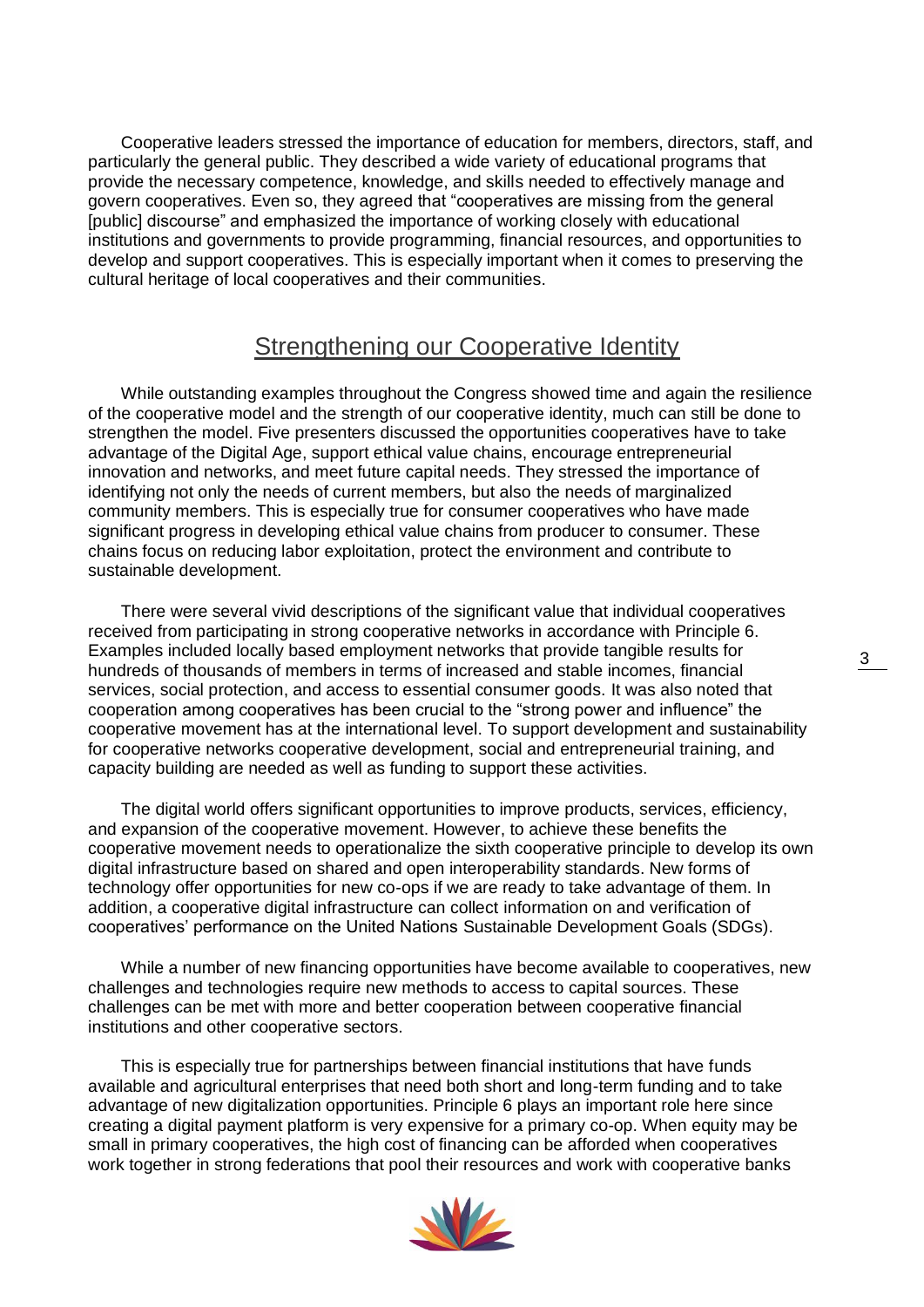and credit unions to develop effective financial instruments. It is also important to provide significant technical assistance to small producer cooperatives as well as funding.

# Committing to Our Cooperative Identity

The third group of Congress sessions focused on cooperative solutions to addressing the major issues of our times. These included climate change, peace, economic development, sustainable communities and crisis management.

Congress participants learned of cooperative efforts to address climate change in Brazil, Japan, Ethiopia, India, the Dominican Republic, and Costa Rica. In all cases there was an emphasis on multilateralism, cooperation among cooperatives, and the important role women play in climate change efforts. Particularly in developing countries cooperatives have been critical leaders in tackling climate change because they are a large part of the business community. Examples of climate change efforts included small farmer co-ops working to stop deforestation by preserving large portions of their land; Indian coops developing forestry on wastelands, capacity building in forestry cooperatives and introducing fastgrowing tree species. In Ethiopia the Oromia Coffee Farmers' Cooperative Union uses women ambassadors to train community women to use renewable energy sources such as solar panels. In Japan the Japanese Consumers' Cooperative Union with nearly 30 million members has run numerous climatefriendly campaigns from charging for plastic bags to promoting feed-in tariffs for renewable energy and in the Dominican Republic Cooperativa Vega Real has also introduced green schools, will plant 10,000 trees, has organised ecological clean-ups and created the first Dominican eco-park.

In terms of peace, panelists discussed several ways to address factors that disrupt peace. As one panelist described it, "peace can be seen as the pursuit of social justice through equal opportunities, fair distribution of power and material resources, and the equal protection of everybody." Panelists gave several examples of cooperative action that contributed to peace during armed conflict. In Nepal cooperatives provided easy access to finance for economic activities and self-employment during the 12 years of conflict there. In Columbia 72% of the victims of conflict were women. Cooperatives there have worked to provide security for women by providing jobs, equal economic participation, and access to land and leadership opportunities. In many places cooperatives have been able to continue their services because they are managed by local leaders and community people, and they are guided by their values of equity, equality and solidarity and Principles 6 and 7.

Throughout the world cooperatives are engaged in economic development among marginalized communities by promoting self-help and solidarity at an international level. Panelists described a new economic paradigm in international development that is less directed by donors in a top-down way. They find more ways to strengthen communities by creating peerto-peer cooperative and collaborative opportunities between cooperatives in developed countries with those in less developed countries. Ethical food chains supported by producers, distributors and consumers are an example of the new paradigm. Examples were also given of cooperative development organizations cooperating with other actors in the social and solidarity economy through international organizations, particularly the ILO.

Cooperatives can and are playing an important role in achievement of the United Nations' sustainable development goals.

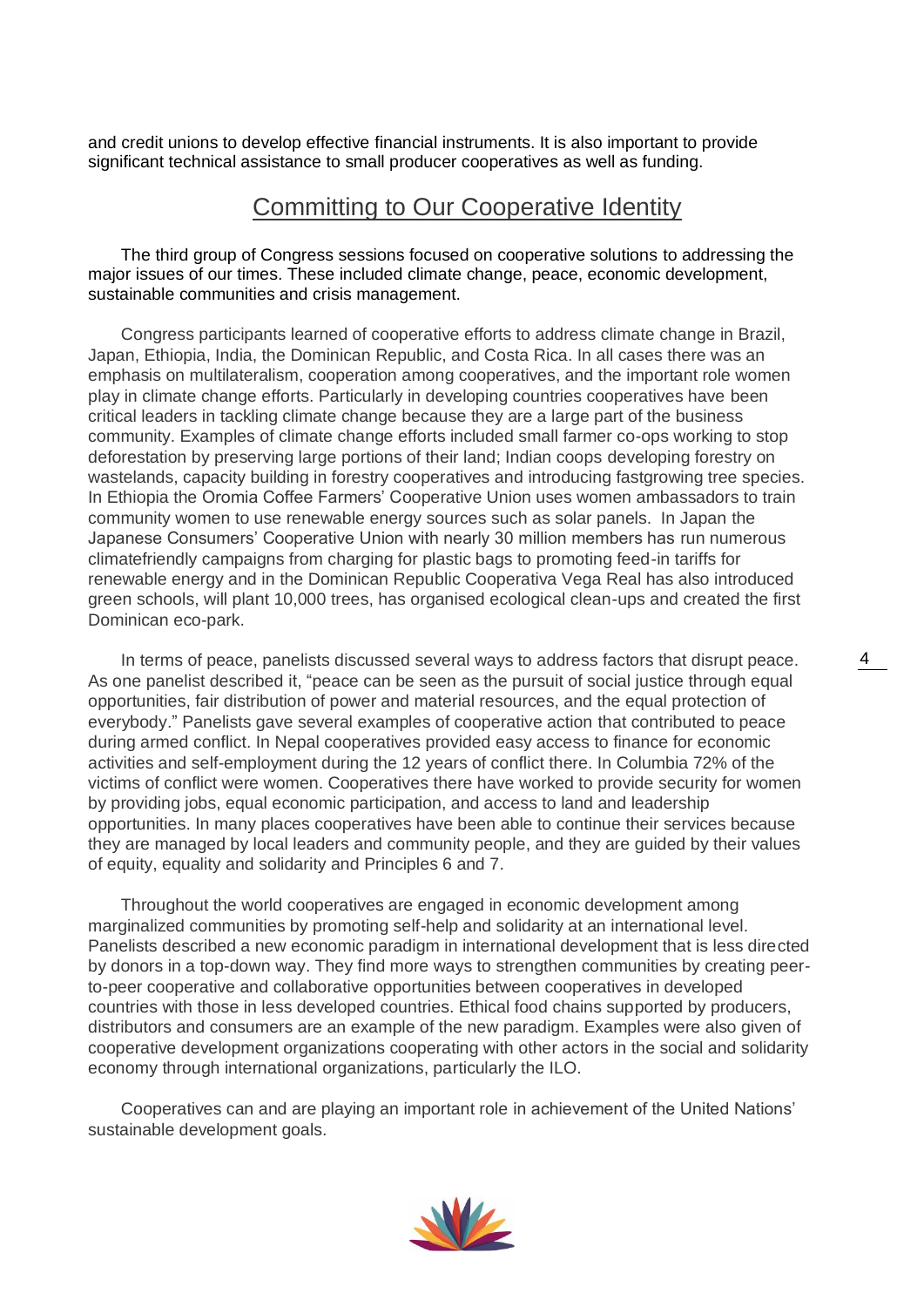Many of the Congress sessions provided case studies related to specific topics. Four examples were provided of ways cooperatives are expressing Principle 6. In Spain the Mondragon cooperatives have a long history of developing an economy based on small cooperatives in collaboration that foster technological innovation. They support social cohesion and equality that provides social and economic value. In Korea the Social Economy Center of Gyeonggi province works closely with the province's rural school and social cooperatives. They have established hospital services, driven the transition to sustainable food, and fostered the region's first citizen-owned solar energy plant. In addition, housing cooperatives are being created in response to growing difficulties in the housing market.

Among the Inuit communities in northern Canada 14 Inuit cooperatives with over 11,000 members are active in hospitality and tourism, the arts, construction, retail sales. Cooperative values, especially collaboration and autonomy are in harmony with Inuit values. In Japan the Japan Cooperative Alliance is working with a broad array of cooperatives to address declining birth rates, shrinking populations and inequality, all of which threaten the existence of communities. Principle 6 has been crucial to success in these efforts. Examples included student cooperatives working with agricultural cooperatives to provide food and work opportunities.

The Covid-19 pandemic has been felt throughout the international cooperative movement. Six conference presenters were asked to describe ways they responded to the crisis. Overall, they felt cooperatives were able to respond in ways that governments and public enterprises could not. Research conducted by the World Cooperative Monitor found co-ops had provided direct emergency services for members and their communities and encouraged business innovations to deal with the crisis. In Japan local cooperatives and community members were connected to a central resource that could respond to their needs. Cooperatives in India provided oxygen to their members and their communities. Spanish cooperatives developed an innovative way to provide personal health care for the elderly. In Korea despite rising costs, cooperatives and social economy enterprises worked in solidarity to raise funds to protect jobs both for employees and producers in the supply chain.

# Living Our Cooperative Identity

On the last day of the Congress presenters focused on employment, food security, health care, housing, energy, and multilateral cooperation with organizations that are part or the Social and Solidarity Economy (SSE).\*<sup>2</sup> They emphasized cooperatives' effective approaches to meet the United Nations Sustainable Development Goals (SDGs). They attributed much of this success to their ethical character, democratic structure, and value-based operations.

Cooperatives that have been successful in creating rewarding jobs stressed the importance of organizing community members around common needs, building capacity by providing continuous training in operations, leadership, and cooperative values, and ensuring access to

<sup>&</sup>lt;sup>2</sup> The social and solidarity economy refers the production and exchange of goods and services by a broad range of organizations and enterprises that pursue explicit social and/or environmental objectives. They ae guided by the principles and practices of cooperation solidarity, ethics and democratic self-management, among others, ad can take the form of cooperatives, mutuals, social enterprises, self-help groups or community associations, among others.

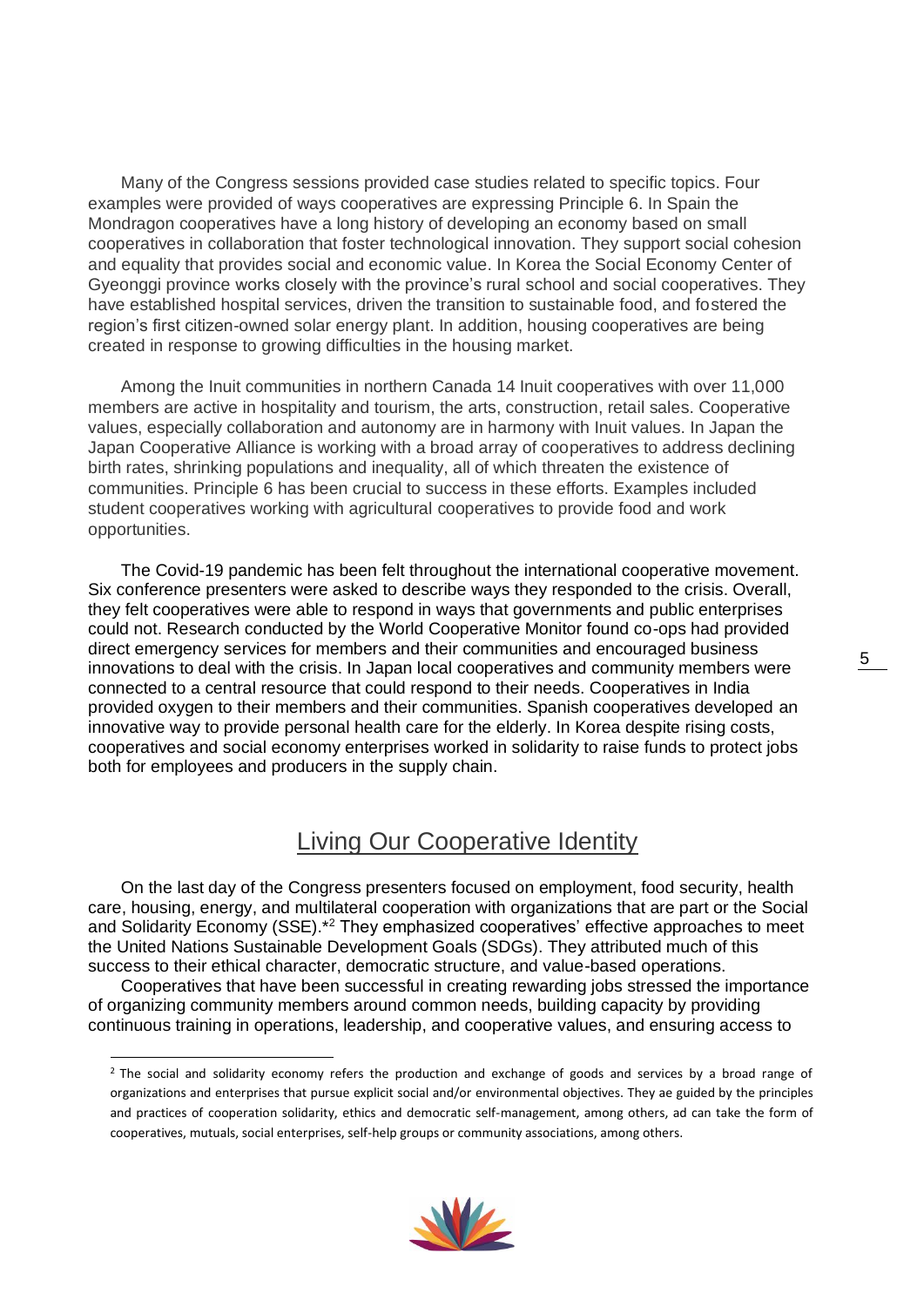investment finance. The high value of belonging to a cooperative federation and developing strong connections to SSE organizations was clear as was the importance of attracting youth to cooperative businesses. As one presenter said, "It is very hard to emerge from poverty without the collective strength, enhanced bargaining power and voice and representation offered by cooperatives."

In terms of health, cooperative identity is closely linked with the flexibility and ability of healthcare cooperatives to adapt to new health needs. As seen during the Covid-19 pandemic, these co-ops can adapt quickly to changing economic, social, and political conditions. The cooperative model is well suited to private-public collaboration among actors in the health sector. Equally important are the contributions cooperatives can make to enhanced food security. The unique connections that can be and have been developed between cooperative agricultural producers and consumers have begun to transform the ways of producing, supplying and consuming food. This ability of cooperatives to collaborate and innovate across economic activities is particularly important when chains of food production and distribution are disrupted by climate disasters, rural depopulation, war, and refugee displacement.

Several presenters gathered in a session to discuss the equally effective and unique advantages housing cooperatives have when addressing energy cost issues. In Belgium a renewable energy cooperative was formed to decentralize energy production in housing and other developments. In addition to providing clean energy, the cooperative keeps profits local and ensures that they are invested back in the community. In Canada a housing co-op works with a hydroponic indoor urban farm. The collaboration supports indoor farming and heat capture. Other co-ops have worked to modernize their heating systems, install solar panels, an encourage their members to adopt energy reduction lifestyles. Cost savings for these middle and lower income co-ops have been substantial.

The final session on Living our Identity focused on the importance for cooperatives to work with SSEs to more effectively meet common challenges of environmental degradation and widening social inequality. In the face of the many social, economic, and ecological issues facing the world, presenters agreed that the present paradigm is not working and stressed the crucial role cooperatives can have in transforming the current economic model if they collaborate with other actors in the SSE.

# Congress Themes

While the Congress was organized around sessions that addressed specific topics and described specific cooperative activities, consistent themes wove through the discussions. First, and most importantly, presenters and attendees enthusiastically embraced the definition, values and principles that embody the Cooperative Identity. That identity is the combination of fundamental moral and ethical values and principles that guides all cooperators when they need to make difficult decisions. It embodies our essence as ethical, people-focused, locally-based and democratically controlled enterprises with a true social purpose. Scores of examples gave evidence that cooperatives are committed to and living their principles and values every day throughout the world and in many ways are leading change that is needed for our survival.

At the same time, our world is changing at a rapid pace in ways that challenge our fundamental ways of life. Those changes led Congress participants to reflect on the need to reflect on the Statement of Our Cooperative Identity and consider ways to update and interpret

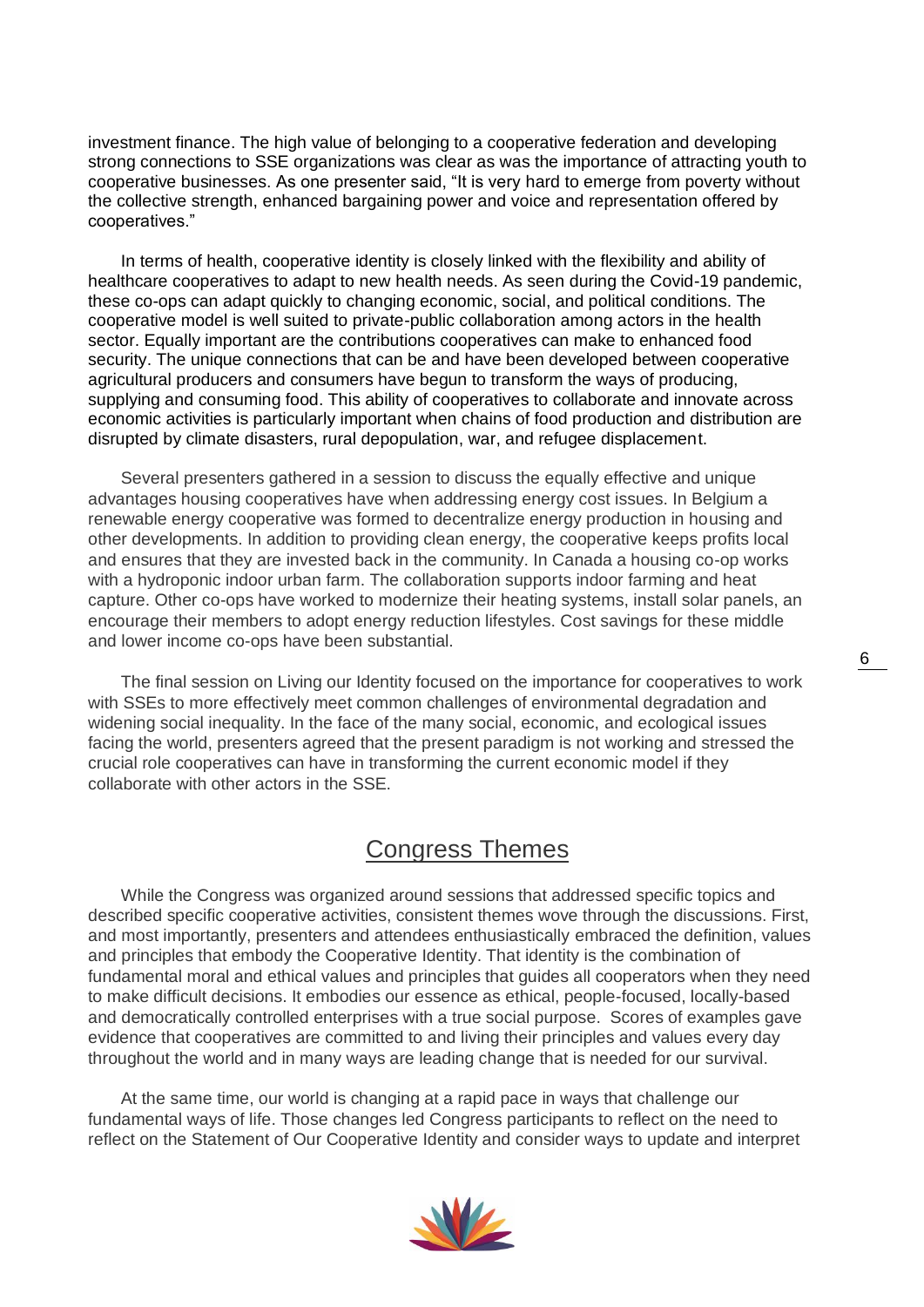it given the demands of an increasingly globalized society, an ecologically threatened world and a vast gap in the wealth and security of the world's population.

Specific themes focused on challenges currently facing the international cooperative movement. They included climate change, sustainability, inclusivity, new technologies, capital resources, ethical value chains, work life, organizational collaborations, positive peace, multilateralism, and research, training, and education and are described below.

### **Climate change**

Climate change has had and will continue to have a significant impact on cooperatives, their members, and their communities. It has deepened the difficulty of vulnerable groups who cannot meet basic needs.

# **Covid-19 Pandemic**

"The pandemic has confronted us with the brutal reality of growing inequalities in our societies, the acute vulnerabilities and even structural injustice that we have failed to prevent or to mitigate. People across the globe want and need a recovery that leads to a resilient, sustainable, fairer, and better future." The cooperative identity is closely linked with the flexibility and ability of healthcare cooperatives to adapt to new health needs. These co-ops can adapt quickly to changing economic, social, and political conditions. The cooperative model is well suited to private-public collaboration among actors in the health sector in the common interest.

#### **Inclusivity**

Inclusivity applies most strongly to equity and equity for women, youth, and marginalized groups. It also applies to our members, our boards of directors, our employees, and our vendors. It is tied to our values of solidarity, equity, equality, and participation. The vast appeal of cooperatives throughout the world shows that women, youth, people of different races and ethnic groups can participate.

#### **New Technologies and Digital Transformation**

Use of new technologies can increase member participation in expressing their unmet needs, in voting and in economic participation and can provide metrics that accurately and inclusively measure the tangible ad intangible impacts that cooperatives have on major crises. Widespread collaboration among cooperatives is necessary to aggregate the financial resources to develop a cooperatively owned and controlled digital infrastructure. The cooperative community lacks its own digital infrastructure which prevents cooperatives from being competitive in a competitive world.

#### **Capital**

Capital availability remains a significant issue for new and expanding cooperatives. We need a stronger capital base and new funding resources through partnerships. To meet the need for capital, cooperatives need to position themselves as collaborators to help funders meet their goals.

# **Ethical Value Chains**

To develop a network of trusted and respected companies who share common values requires increased mandatory due diligence, rethinking of business models, increased recognition of the role of financial actors and the use of traceability or chain of custody tools.

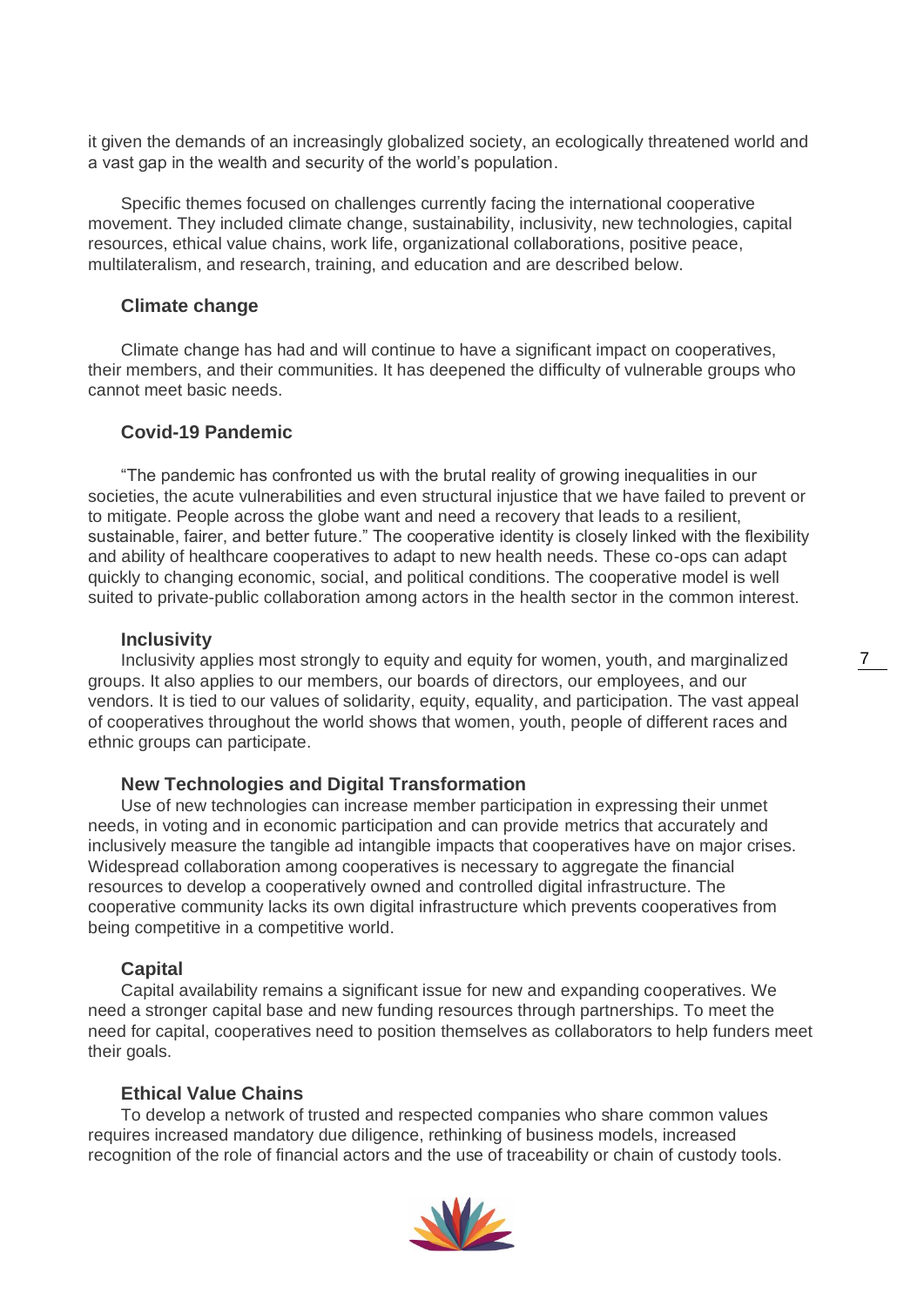Ethical value chains require extended responsibility and self-commitment by all actors and cooperatives have become among the frontrunners by operationalizing their principles, values, and ethics.

# **Work Life**

Consider the future of work as person-centered, available for all with no forced or child labor, and providing opportunities to participate in the digital economy. This requires consideration of how we produce and consume, adopt new technologies, create new ecosystems, prevent conflicts, and assure peaceful coexistence. "People across the globe want and need a recovery that leads to a resilient, sustainable, fairer and better future."

# **Education and Training**

We have new opportunities and increased needs for culturally relevant education and training regarding our cooperative identity in a variety of formats. Education is critically important to deepening the cooperative identity and furthering wider cooperative aims. The cooperative movement must broaden its scope to reach more people, particularly youth, and to educate cooperative leaders on how to run co-ops according to the values and principles.

#### **Cultural Heritage**

Because of their deep integration into local communities, cooperatives have a unique opportunity to preserve the diverse culture heritages of those communities. This should be a key component of sustainable development.

# **Multilateralism**

In the face of the many social, economic, and ecological issues facing the world, the present social and economic paradigm is not working. Cooperatives can play a crucial in transforming the current economic model if they collaborate with other actors in the SSE and government. Cooperatives need to work with SSEs to more effectively meet our common challenges of environmental degradation and widening social inequality.

#### **Sustainable Development**

Cooperatives are uniquely suited to implement the United Nations Sustainable Development Goals. The transition to sustainable development begins with the foundation of education and the formation of a new globally sustainable consciousness.

# Recommendations for Action expressed during the Congress

#### **The Cooperative Identity**

Preserve its core elements when innovating and changing. The cooperative model is useful, is valuable and we need to adapt it to our times.

Cooperators should remember their responsibility to "guard our cooperatives' identity," and any suggested changes to it should be carefully considered, debated and desired by the cooperative members from all regions and all sectors on a global scale.

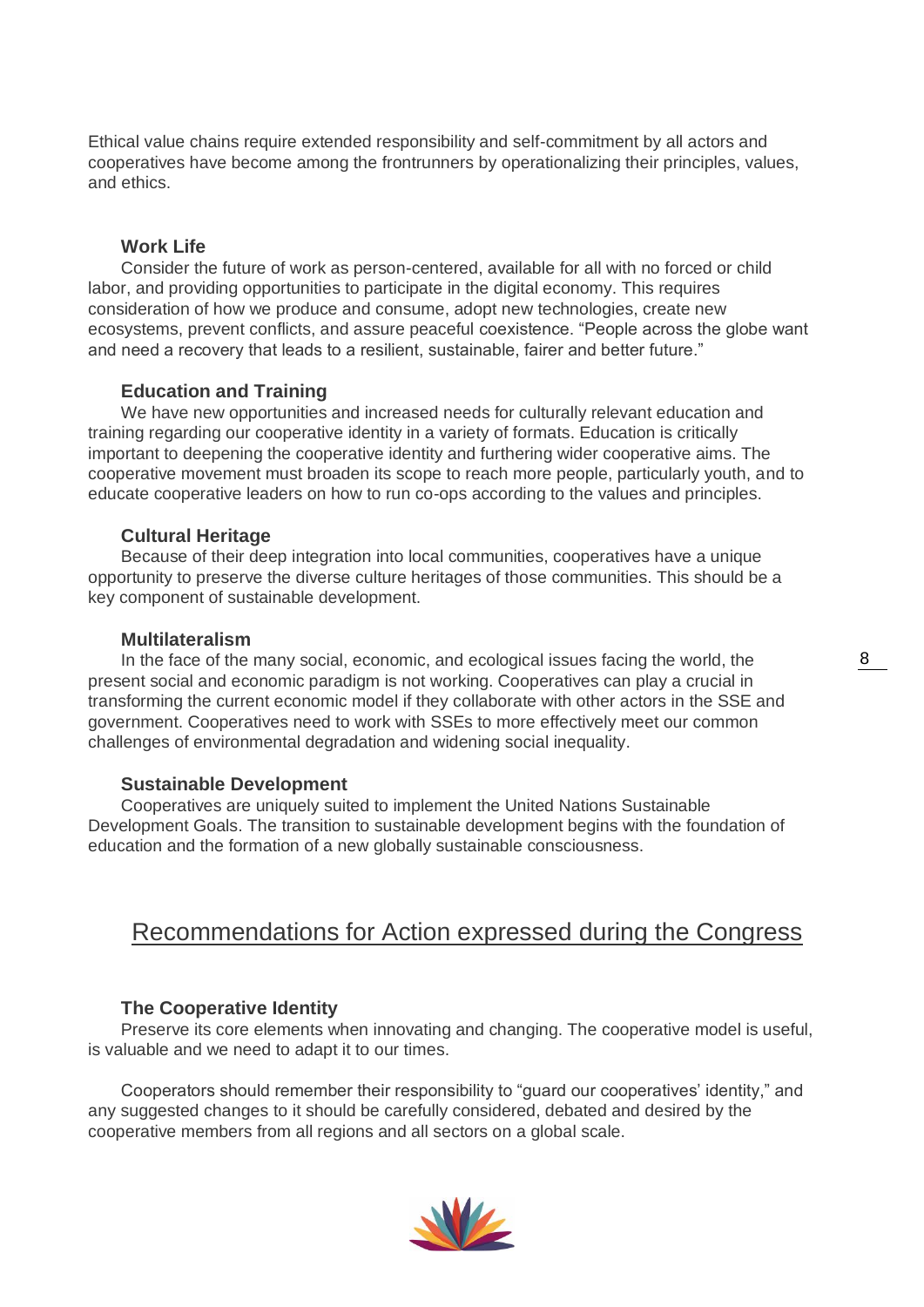The declaration on cooperative identity should engage more concretely with global challenges such a climate change.

#### **Climate**

Put more emphasis on climate change in relation to the Statement on Cooperative Identity. To provide access to clean energy, the international cooperative movement should support creation of cooperatives to implement and maintain solar panels in developing countries.

#### **Inclusivity**

Ensure all key cooperative movement stakeholders have a greater understanding of diversity, equity and inclusion (DEI) within our shared cooperative identity. It has been proposed to develop a new principle about inclusion and equity.

Consider the resolution proposed by NCBA CLUSA at the Kigali Conference in 2019 that DEI be better expressed through the cooperative values and principles and cooperative movement practices.

Work toward a shared understanding on concrete actions cooperatives can take to foster more equity and equality in their cooperatives and their communities.

### **The Cooperative Brand**

Increase the brand's visibility and use. Show how we add value and promote campaigns for more support and understanding from consumers.

Align with consumers social, environmental, and cultural identities. Ensure that the brand is a reflection of the co-op identity with its values and principles that unifies the global cooperative movement.

### **Legislation**

Foster legislation and government policies that recognize co-ops, new forms of co-ops, and co-op partnerships with non-co-ops.

Actively fight against anti-cooperative legislation.

#### **Research**

Gather data on cooperative activities linked to the SDGs as well as reflect and integrate cooperative specific drivers and enablers.

Develop specific targets and relevant metrics to demonstrate the sector's contribution to the SDGs.

Develop a cooperative model of interpreting and measuring social impact based on our values and principles.

# **Multilateralism**

Join the SDG 8.7 Alliance, as well as forced labor and child labor platforms where partners are working together to fight against these practices.

### **Ethical food chain**

Engage in supporting farmers and primary cooperative societies to gain certifications, training, secure decent compensation, and safe workplaces for farmers and increase transparency in pricing.

#### **Sustainable development**

Ensure that co-ops are recognized as indispensable actors in the pursuit of sustainable development and call for more inter-cooperation in this area.